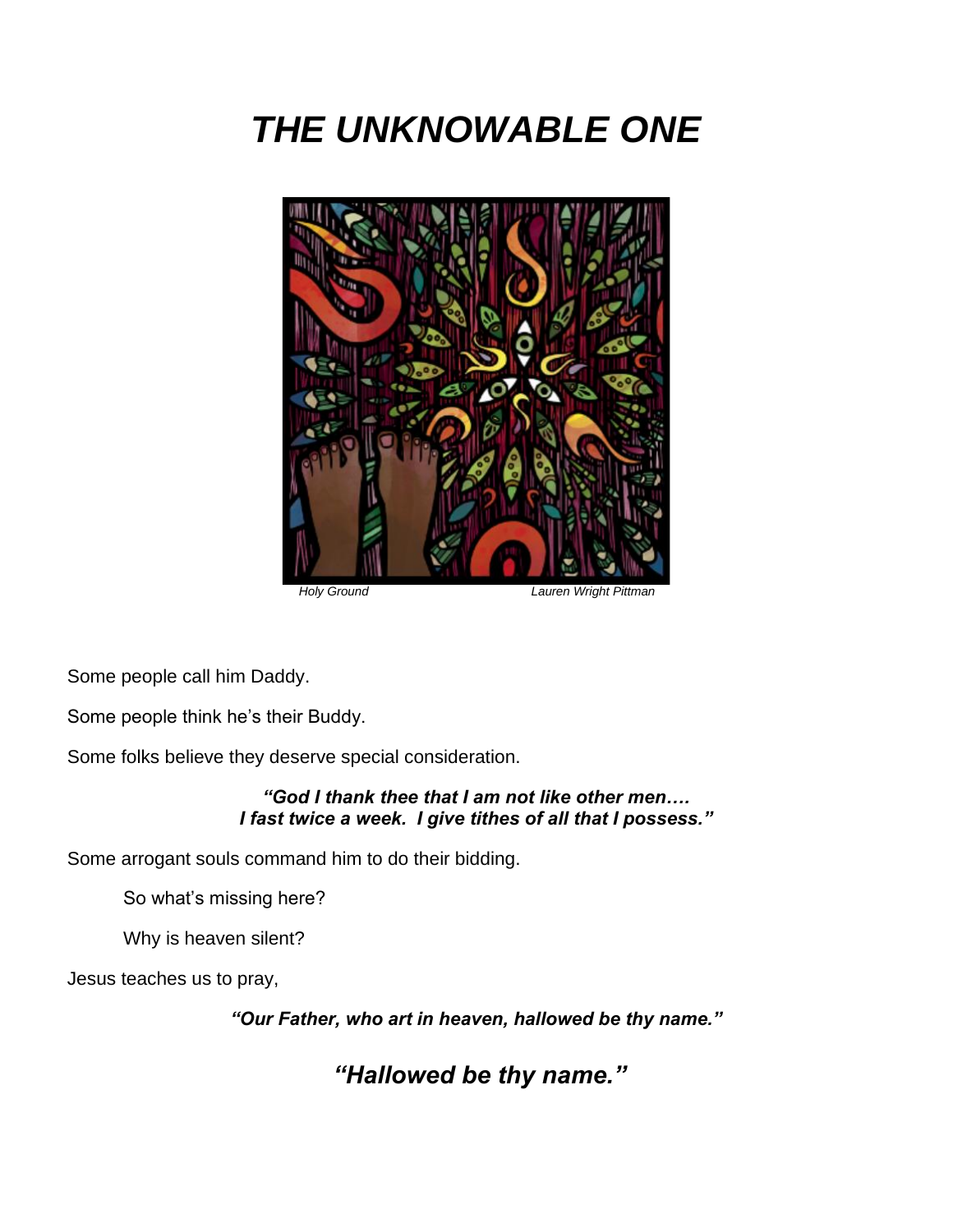

Hallowed, because the Unknowable One is beyond human comprehension.

Hallowed, because his very Name is wrapped in blinding glory.

He can only be known if he chooses to reveal himself.

#### *All things have been delivered to me by my Father; and no one knows the Son except the Father, and no one knows the Father except the Son and any one to whom the Son chooses to reveal him.*

*Matthew 11*

The Living God is hardly our "Daddy", our "Buddy", "The Man Upstairs", or even "God as you understand him."

#### **God is the Unknowable One who can be known only when he chooses to reveal himself….**

…to those who have ears to hear and eyes to see.

…to those who take off their shoes on holy ground.

In his mercy, the Unknowable One has chosen to manifest himself to us on a human level, to speak to us in human language.

He approaches us as the Incarnate Word, better known as Jesus of Nazareth.

*Philip said to him, "Lord, show us the Father, and we shall be satisfied."*

*Jesus said to him, "Have I been with you so long, and yet you do not know me, Philip? He who has seen me has seen the Father."*

*John 14*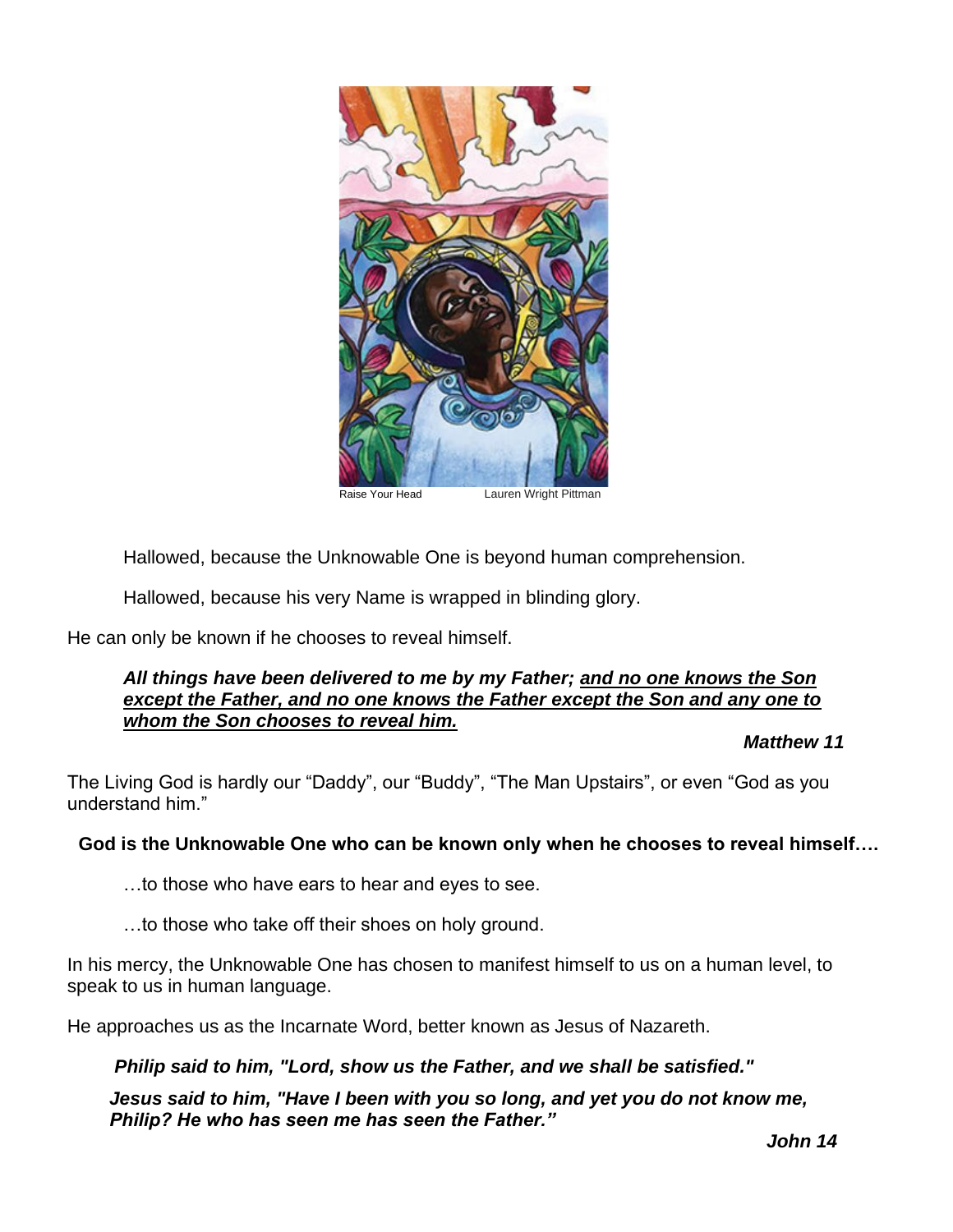Yes, the Unknowable One has spoken through prophets since the days of Abraham.

But *now* he speaks through Jesus, who alone makes the Unknowable One **… knowable.**



*In many and various ways God spoke of old to our fathers by the prophets;*

*but in these last days he has spoken to us by a Son, whom he appointed the heir of all things, through whom also he created the world.*

*He reflects the glory of God and bears the very stamp of his nature, upholding the universe by his word of power. When he had made purification for sins, he sat down at the right hand of the Majesty on high.*

*Hebrews 1*

Do we actually know Jesus?

Do we know who he is?

*"No one knows who the Son is except the Father."*

Who Jesus is remains a mystery.

Paul, after years as an apostle was still seeking to know Jesus.

*…that I may know him and the power of his resurrection, and may share his sufferings, becoming like him in his death, that if possible I may attain the resurrection from the dead.*

*Philippians 3*